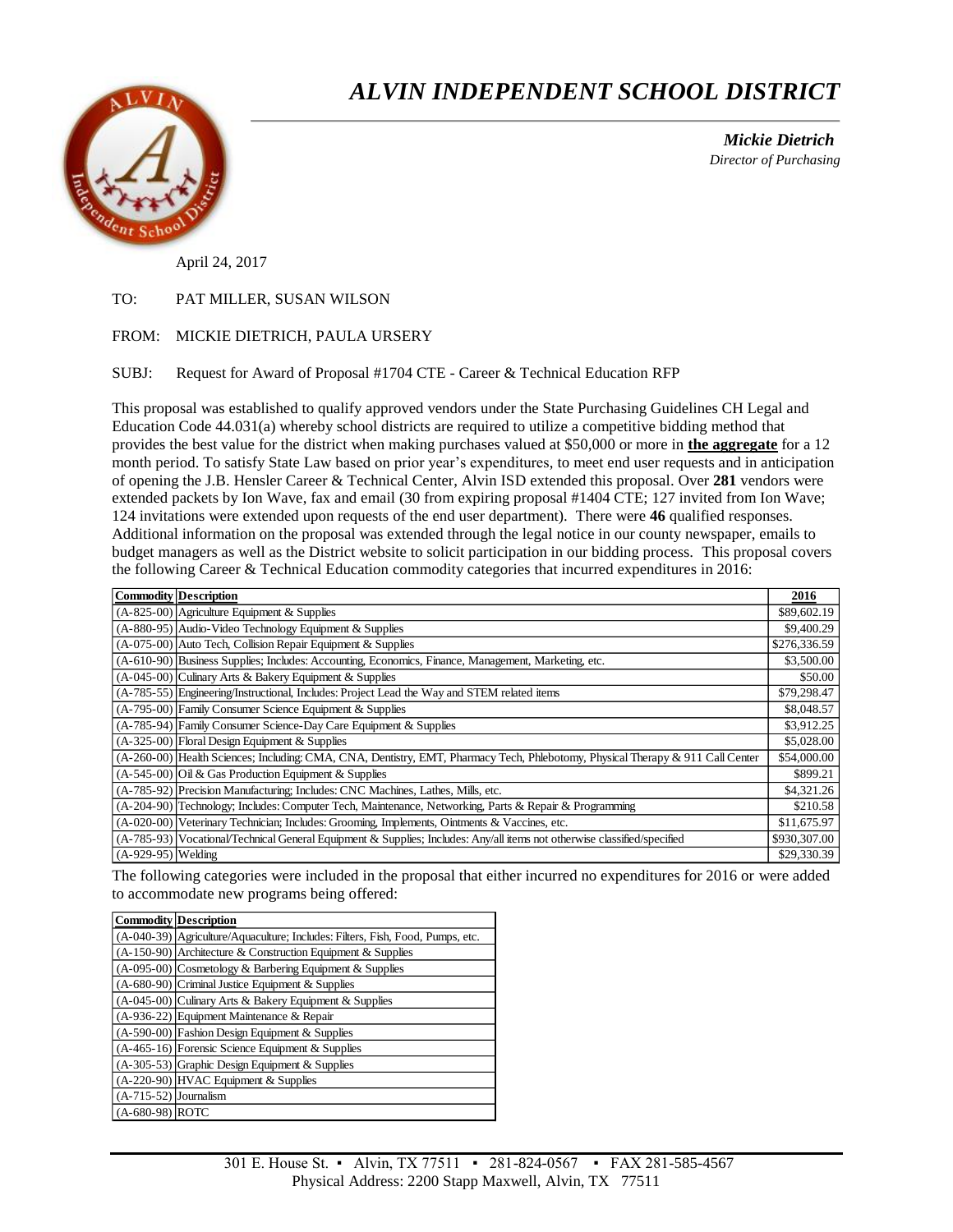Attached please find the information that details the approved qualified vendor information, commodity subcategory discounts off catalogs and other pertinent information extracted from their qualified electronic proposals. Request approval for award to all vendors meeting specifications outlined under the Proposal #1704 CTE - Career & Technical Education catalog proposal as a non-exclusive award.

A non-exclusive award is requested to allow each participating vendor to supply discounts off catalog pricing and company price quote requests to meet our campuses and departments classroom needs at the lowest practical price and best value with the flexibility to purchase from a list of approved qualified vendors meeting the terms and conditions established for this contract.

This proposal is requested for award under a one-year contract with a two (2) year renewal extension as long as both parties agree to the terms of the contract for use on an as needed basis and funds are available for these commodities. Renewal of this contract is not anticipated until April, 2020. Additional proposals of this nature may be extended for vendor participation; however, this will not disqualify any vendors awarded under this contract, but will allow for additional vendor participation in the future under these commodities.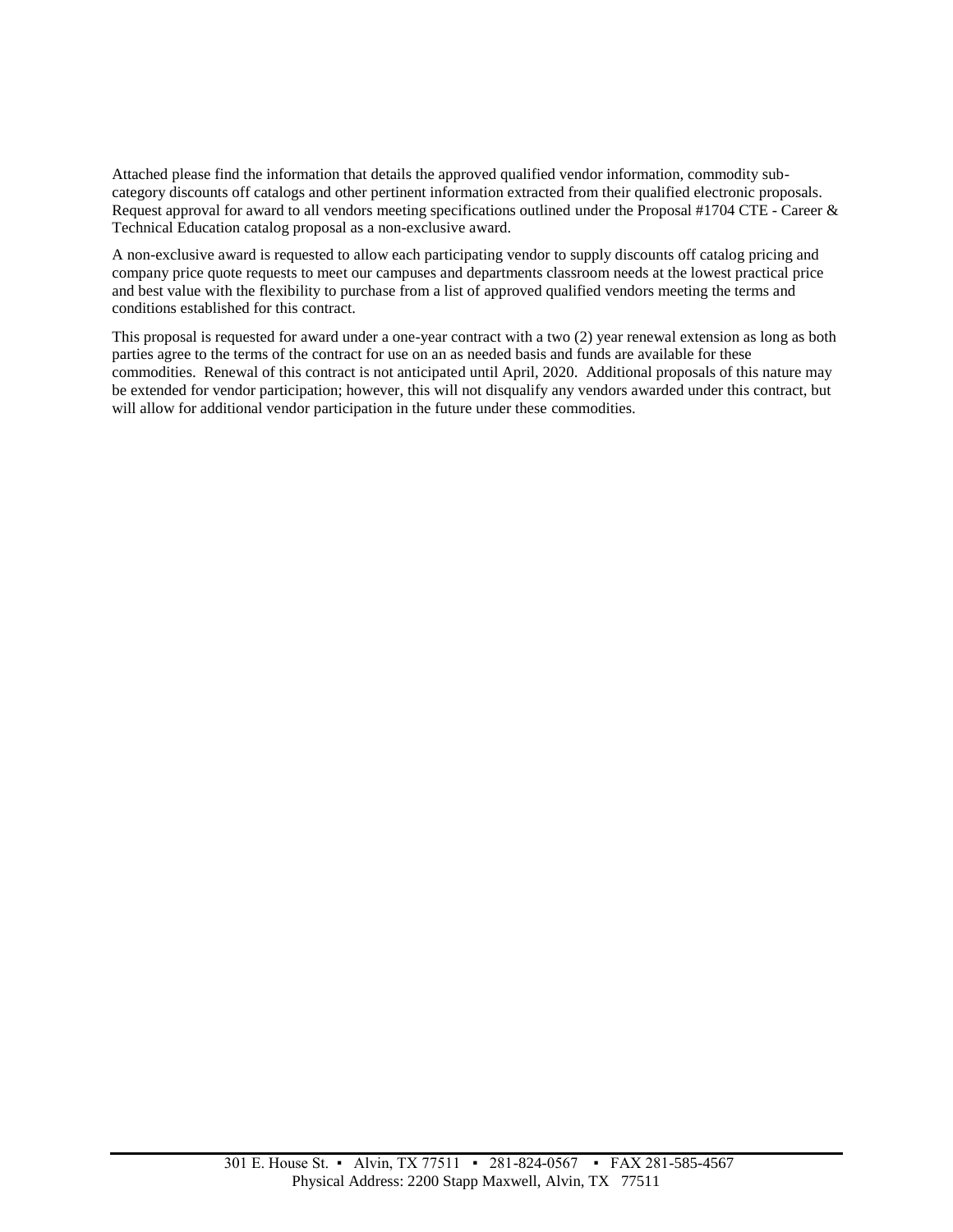| <b>Advanced Technologies Consultants, Inc.</b> | <b>Categories Bid</b>                                                                                                       | % Discount |
|------------------------------------------------|-----------------------------------------------------------------------------------------------------------------------------|------------|
| Thomas Close                                   | Engineering/Instructional, Includes: Project Lead the Way and<br>STEM related items. (A-785-55)                             | 3          |
| 800-348-8447                                   | HVAC (A-220-90)                                                                                                             | 3          |
| 248-348-3040 Fax<br>tclose@atctrain.com        | Oil & Gas Production (A-545-00)<br>Precision Manufacturing; Includes: CNC Machines, Lathes, Mills,                          | 3          |
|                                                | etc. (A-785-92)                                                                                                             |            |
|                                                | Vocational/Technical General Equipment & Supplies; Includes:<br>Any/all items not otherwise classified/specified (A-785-93) | 3          |
|                                                | Welding (A-929-95)                                                                                                          |            |

## **Apex Learning Categories Bid % Discount**

Jonathan Guerra **Business Supplies**; Includes: Accounting, Economics, Finance, Management, Marketing, etc. (A-610-90) 956-739-0955 Health Sciences; Including: CMA, CNA, Dentistry, EMT, Pharmacy Tech, Phlebotomy, Physical Therapy & 911 Call Center (A-260-00)

206-381-5601 [jonathan.guerra@apexlearning.com](mailto:jonathan.guerra@apexlearning.com)

## **AVES Audio Visual Systems, Inc. Categories Bid % Discount**

281-295-1310 [sales@avesav.com](mailto:sales@avesav.com)

Angie Gomez **Audio-Video Technology Supplies (A-880-95) 6-30** 281-295-1300 Journalism (A-715-52) **6-30**

**0**

| <b>B.E. Publishing</b> | <b>Categories Bid</b>                                                                                                                      | % Discount |
|------------------------|--------------------------------------------------------------------------------------------------------------------------------------------|------------|
| Erin Mainville         | Agriculture (A-825-00)                                                                                                                     | 5          |
| 888-781-6921           | Business Supplies; Includes: Accounting, Economics, Finance,<br>Management, Marketing, etc.<br>$(A - 610 - 90)$                            | 5          |
| 401-781-7608           | Health Sciences; Including: CMA, CNA, Dentistry, EMT,<br>Pharmacy Tech, Phlebotomy, Physical Therapy & 911 Call Center<br>$(A - 260 - 00)$ | 5          |
| erin@bepublishing.com  |                                                                                                                                            |            |

| <b>Buy-Rite Beauty</b><br><b>Richard Eichholz</b><br>770-458-7095<br>770-458-2298 Fax<br>richard@buyritebeauty.com | <b>Categories Bid</b><br>Cosmetology & Barbering Equipment & Supplies (A-095-00) | % Discount<br>$10 - 20$ |
|--------------------------------------------------------------------------------------------------------------------|----------------------------------------------------------------------------------|-------------------------|
|                                                                                                                    |                                                                                  |                         |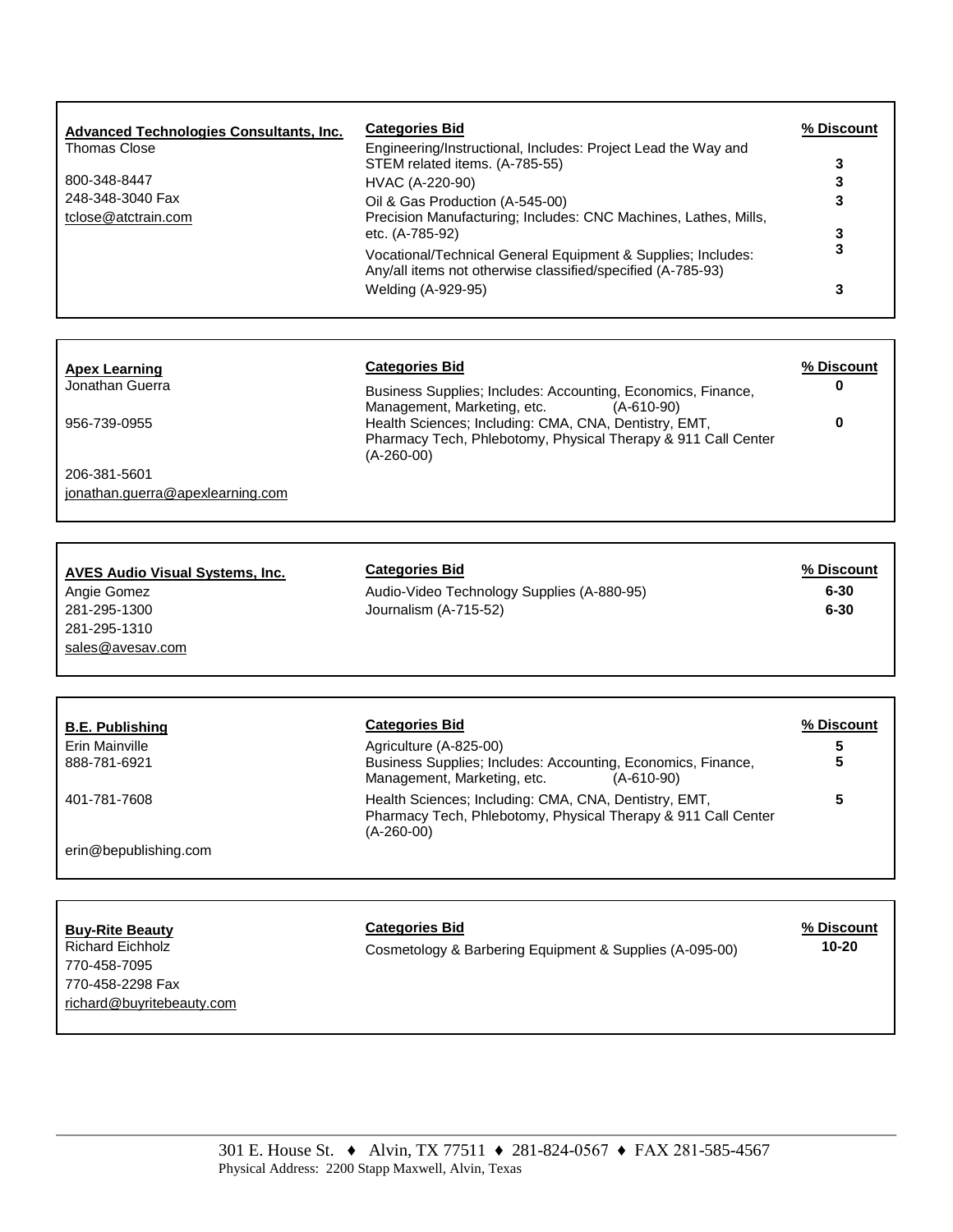| <b>Carbide and Supply</b><br>Stan Sclechter<br>281-819-8000<br>281-819-8007<br>stan@carbideandsupply.com                                      | <b>Categories Bid</b><br>Vocational/Technical General Equipment & Supplies; Includes:<br>Any/all items not otherwise classified/specified (A-785-93)<br>Precision Manufacturing; Includes: CNC Machines, Lathes, Mills,<br>etc. (A-785-92)                              | % Discount<br>0<br>$\bf{0}$    |
|-----------------------------------------------------------------------------------------------------------------------------------------------|-------------------------------------------------------------------------------------------------------------------------------------------------------------------------------------------------------------------------------------------------------------------------|--------------------------------|
| <b>CCS Presentation Systems</b><br>Patti Postel<br>713-892-5849<br>513-229-1017                                                               | <b>Categories Bid</b><br>Audio-Video Technology Supplies (A-880-95)                                                                                                                                                                                                     | % Discount<br>$5 - 35$         |
| ppostel@ccsprojects.com<br>Cengage Learning, Inc.<br>Jennifer Choiniere<br>281-415-5994<br>225-408-7145 Fax<br>jennifer.choiniere@cengage.com | <b>Categories Bid</b><br>Agriculture (A-825-00)<br>Architecture & Construction (A-150-90)<br>Auto Tech, Collision Repair Equipment & Supplies (A-075-00)<br>Business Supplies; Includes: Accounting, Economics, Finance,<br>Management, Marketing, etc.<br>$(A-610-90)$ | % Discount<br>0<br>n<br>0<br>U |
|                                                                                                                                               | Cosmetology & Barbering Equipment & Supplies (A-095-00)<br>Criminal Justice (A-680-90)<br>Culinary Arts & Bakery Equipment & Supplies (A-045-00)                                                                                                                        | 0<br>o<br>0                    |

|                                           | Forensic Science (A-465-16)                                                                                                            |            |
|-------------------------------------------|----------------------------------------------------------------------------------------------------------------------------------------|------------|
|                                           |                                                                                                                                        |            |
| <b>Cengage Learning, Inc. (continued)</b> | <b>Categories Bid</b>                                                                                                                  | % Discount |
|                                           | Graphic Design (A-305-53)                                                                                                              |            |
|                                           | Health Sciences; Including: CMA, CNA, Dentistry, EMT,<br>Pharmacy Tech, Phlebotomy, Physical Therapy & 911 Call Center<br>$(A-260-00)$ | U          |
|                                           | HVAC (A-220-90)                                                                                                                        | o          |
|                                           | Journalism (A-715-52)                                                                                                                  |            |
|                                           | Oil & Gas Production (A-545-00)                                                                                                        |            |
|                                           |                                                                                                                                        |            |

STEM related items. (A-785-55)

 $\overline{a}$ 

 $\frac{1}{2}$ 

Family Consumer Science (A-795-00) **0**

Engineering/Instructional, Includes: Project Lead the Way and

Equipment Maintenance & Repair (A-936-22) **0**

Fashion Design (A-590-00) **0** Floral Design (A-325-00) **0**

| $5.4$ $\mu$ . The section is the section of $\mu$                                                                                          |  |
|--------------------------------------------------------------------------------------------------------------------------------------------|--|
| Health Sciences; Including: CMA, CNA, Dentistry, EMT,<br>Pharmacy Tech, Phlebotomy, Physical Therapy & 911 Call Center<br>$(A - 260 - 00)$ |  |
| HVAC (A-220-90)                                                                                                                            |  |
| Journalism (A-715-52)                                                                                                                      |  |
| Oil & Gas Production (A-545-00)<br>Precision Manufacturing; Includes: CNC Machines, Lathes, Mills,                                         |  |
| etc. (A-785-92)                                                                                                                            |  |
| Technology: Includes: Computer Tech, Maintenance, Networking,<br>Parts & Repair & Programming (A-204-90)                                   |  |
| Veterinary Technician; Includes: Grooming, Implements,<br>Ointments & Vaccines, etc. (A-020-00)                                            |  |
| Vocational/Technical General Equipment & Supplies; Includes:<br>Any/all items not otherwise classified/specified (A-785-93)                |  |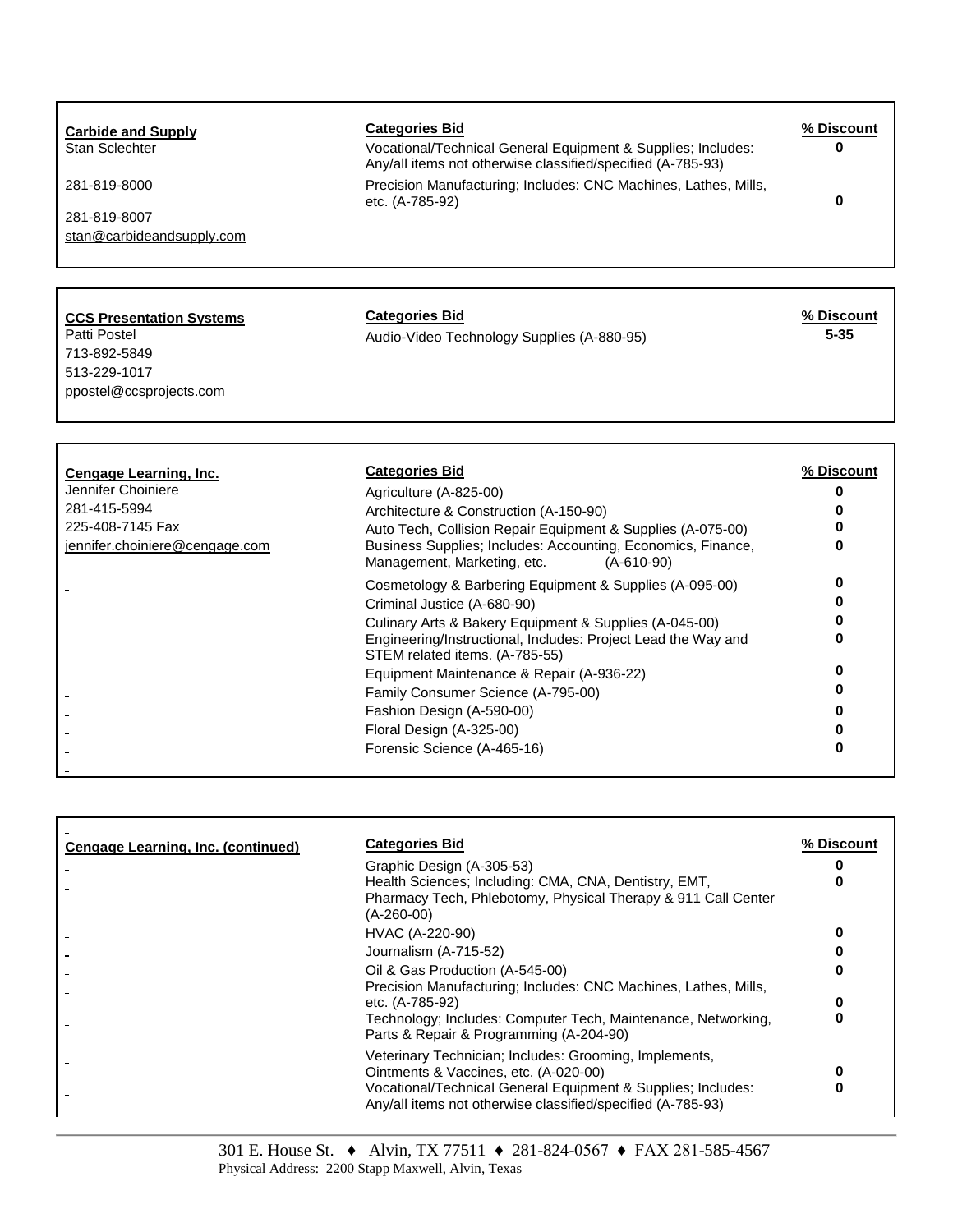Welding (A-929-95) **0**

÷,

## **Central Time Clock, Inc.** Categories Bid<br>
Mat Reinhardt **Cosmetology & Barbering Equipment & Supplies (A-095-00)** Cosmetology & Barbering Equipment & Supplies (A-095-00) **0** 718-784-4900 718-472-9491 Fax [mat@centraltimeclock.com](mailto:mat@centraltimeclock.com) **CFS Products, Inc. Categories Bid % Discount** Chuck Kossuth Graphic Design (A-305-53) **0** 888-237-3221 Vocational/Technical General Equipment & Supplies; Includes: Any/all items not otherwise classified/specified (A-785-93) **0** 805-925-1033 Fax [chuck@cfsprod.com](mailto:chuck@cfsprod.com) **DiaMedical USA Equipment, LLC Categories Bid % Discount** Mike Kulig **Mike Kulig 2018** Campoon Maintenance & Repair (A-936-22) **0**<br>248-855-3966 **0 1** Health Sciences; Including: CMA, CNA, Dentistry, EMT, **0 0** Health Sciences; Including: CMA, CNA, Dentistry, EMT, Pharmacy Tech, Phlebotomy, Physical Therapy & 911 Call Center (A-260-00) **0** 248-671-1550 Fax [jambrose@diamedicalusa.com](mailto:jambrose@diamedicalusa.com) **Diploma Technologies Categories Bid % Discount** Robert Lehr **Cosmetology & Barbering Equipment & Supplies (A-095-00) 0** 425-889-7411 Health Sciences; Including: CMA, CNA, Dentistry, EMT, Pharmacy Tech, Phlebotomy, Physical Therapy & 911 Call Center (A-260-00) **0** 425-889-7472 Fax [rlehr@diplomatech.com](mailto:rlehr@diplomatech.com) **Enedsys, Inc. Categories Bid % Discount** Gopal Salvady Engineering/Instructional, Includes: Project Lead the Way and STEM related items. (A-785-55) **0** 281-701-5786 None [gopalsalvady@enedsys.com](mailto:gopalsalvady@enedsys.com)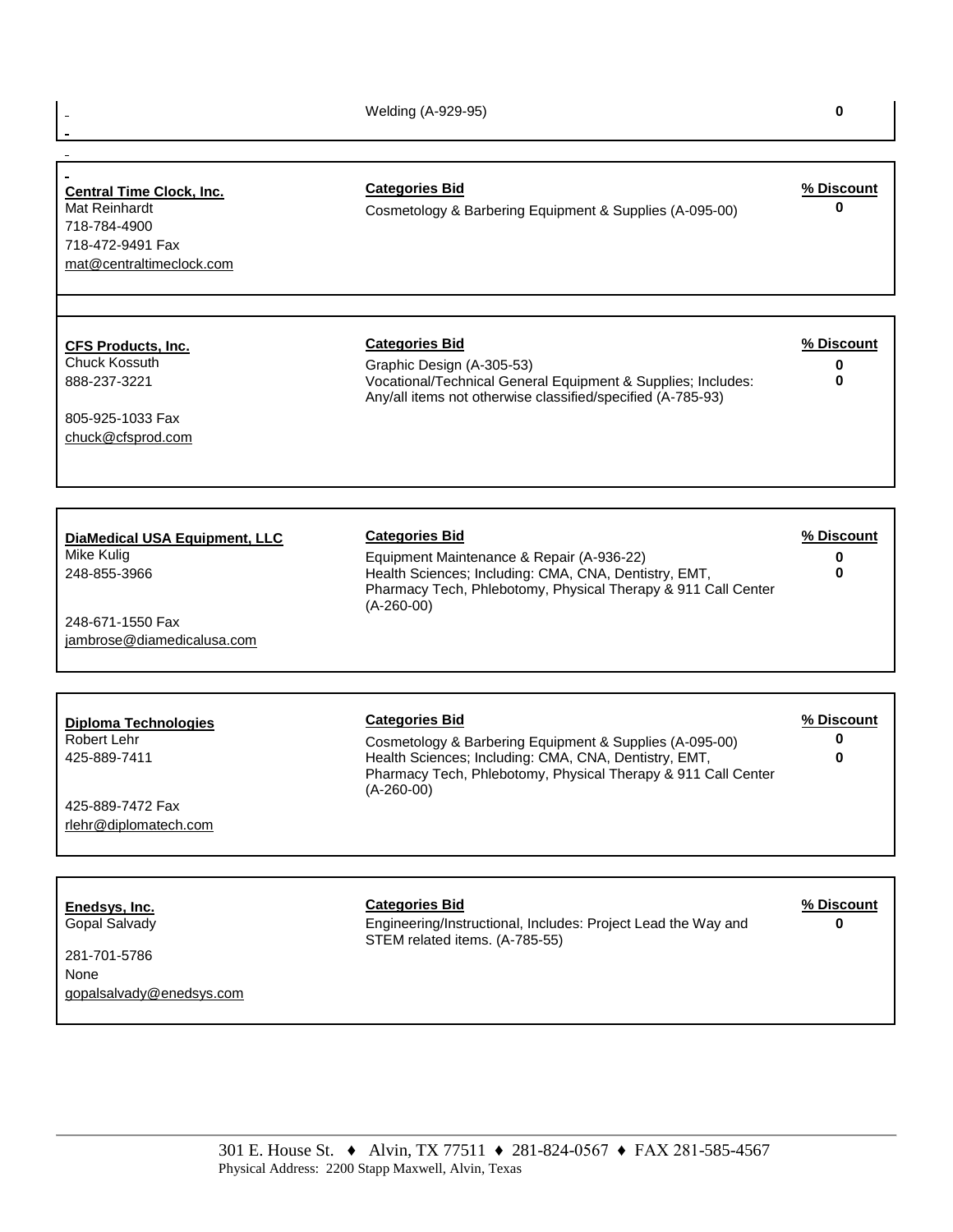## **Ferno Washington, Inc. Categories Bid % Discount** Becky Jenkins **Health Sciences; Including: CMA, CNA, Dentistry, EMT,** Pharmacy Tech, Phlebotomy, Physical Therapy & 911 Call Center (A-260-00) **Varies** 937-283-2822 937-283-3622 Fax [b.jenkins@ferno.com](mailto:b.jenkins@ferno.com) **Gavson Salon Classics / Gavson, Inc. Categories Bid % Discount** Cosmetology & Barbering Equipment & Supplies (A-095-00) 800-334-5917 214-341-2092 Fax [schools@gavsonsalon.com](mailto:schools@gavsonsalon.com) **Gelbach Designs, Inc. Categories Bid % Discount** Audio-Video Technology Supplies (A-880-95) **0** 704-339-0785 704-339-0545 Fax [gelbach@gelbachdesigns.com](mailto:gelbach@gelbachdesigns.com) **Gravotech, Inc. Categories Bid % Discount** Jeanne Ares or Cheryl Robinson Graphic Design (A-305-53) **0** 800-843-7637 800-533-7637 Fax [sales@us.gravotech.com](mailto:sales@us.gravotech.com) **Greenlife Aquaponics (Bellwether Innovations, LLC) Categories Bid % Discount** Cindy Mathieu or Sandy Mathieu Agriculture/Aquaculture; Includes: Filters, Fish, Food, Pumps, etc. (A-040-39) **10-15** 281-292-2177 None bellwether@mailhaven.com **HSI - Hospital Systems, Inc. Categories Bid % Discount**

Muriel Doering 925-427-7800 925-427-0800 Fax mdoering@hsiheadwalls.com

Health Sciences; Including: CMA, CNA, Dentistry, EMT, Pharmacy Tech, Phlebotomy, Physical Therapy & 911 Call Center (A-260-00)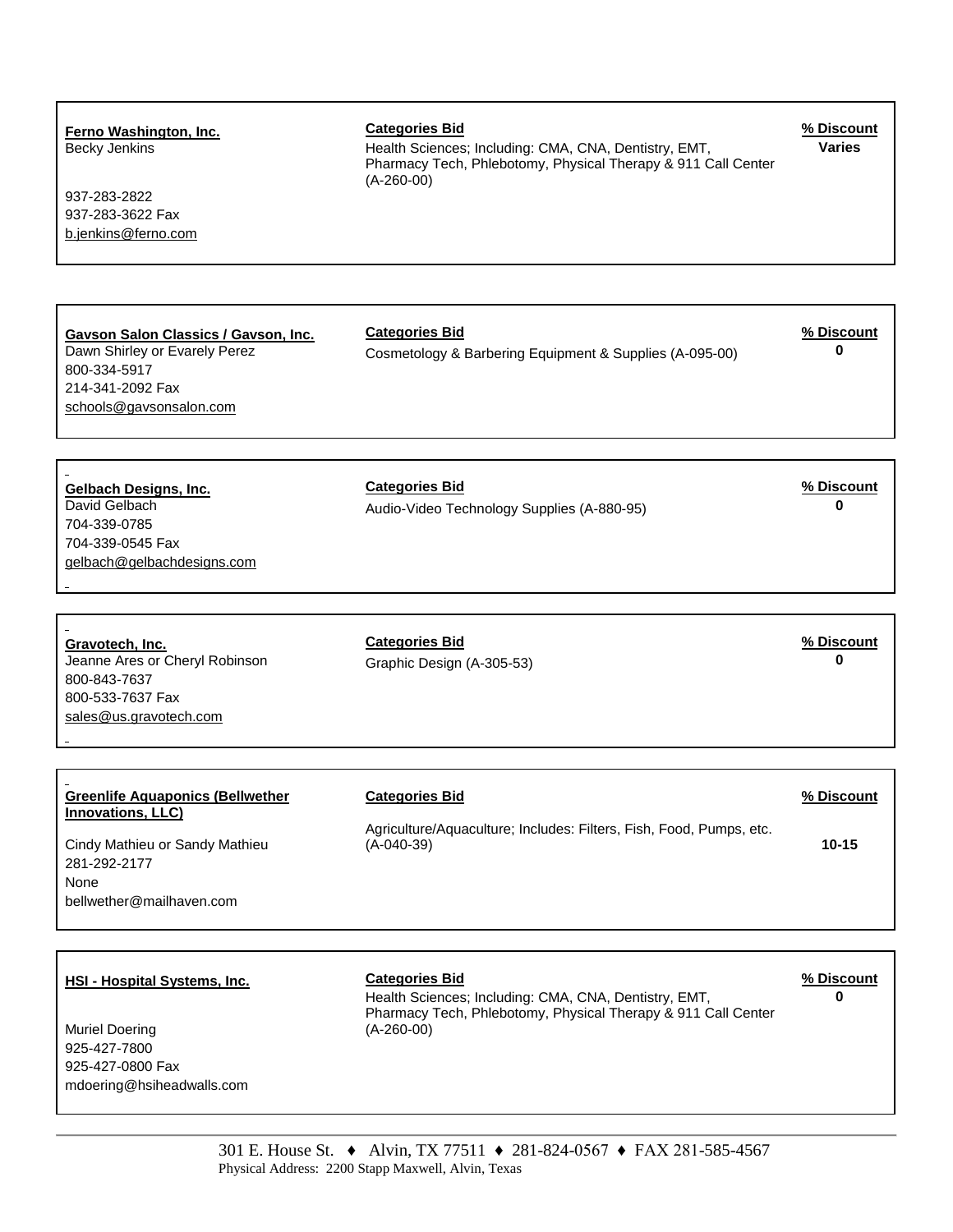| <b>Innovative Hearing Devices</b><br>Kimberly Freeman<br>619-981-9822<br>None<br>innovativehearingdevices@gmail.com | <b>Categories Bid</b><br>Audio-Video Technology Supplies (A-880-95)<br>Vocational/Technical General Equipment & Supplies; Includes:<br>Any/all items not otherwise classified/specified (A-785-93) | % Discount<br>10<br>10      |
|---------------------------------------------------------------------------------------------------------------------|----------------------------------------------------------------------------------------------------------------------------------------------------------------------------------------------------|-----------------------------|
| <b>John Villarreal</b><br>John Villarreal<br>281-667-8755<br>None<br>None                                           | <b>Categories Bid</b><br>Agriculture (A-825-00)                                                                                                                                                    | % Discount<br>$\bf{0}$      |
| Koser Enterprises, Inc.<br>Kurt Koser<br>408-782-5122<br>None<br>kurt@koserenterprises.com                          | <b>Categories Bid</b><br>Graphic Design (A-305-53)                                                                                                                                                 | % Discount<br>$\bf{0}$      |
| <b>Lincoln Electric</b><br>Sheldon Wray<br>281-301-2200<br>281-301-2285 Fax<br>sheldon_wray@lincolnelectric.com     | <b>Categories Bid</b><br>Welding (A-929-95)                                                                                                                                                        | % Discount<br><b>Varies</b> |
| <b>Maker Maven, LLC</b><br>Jaime Quick<br>830-522-1083                                                              | <b>Categories Bid</b><br>Engineering/Instructional, Includes: Project Lead the Way and<br>STEM related items. (A-785-55)                                                                           | % Discount<br>$\bf{0}$      |

makermaven@hpeprint.com (secure, higherquality electronic printer uses email from any device to transmit/send a purchase order or any other printed document) makermaven@gmail.com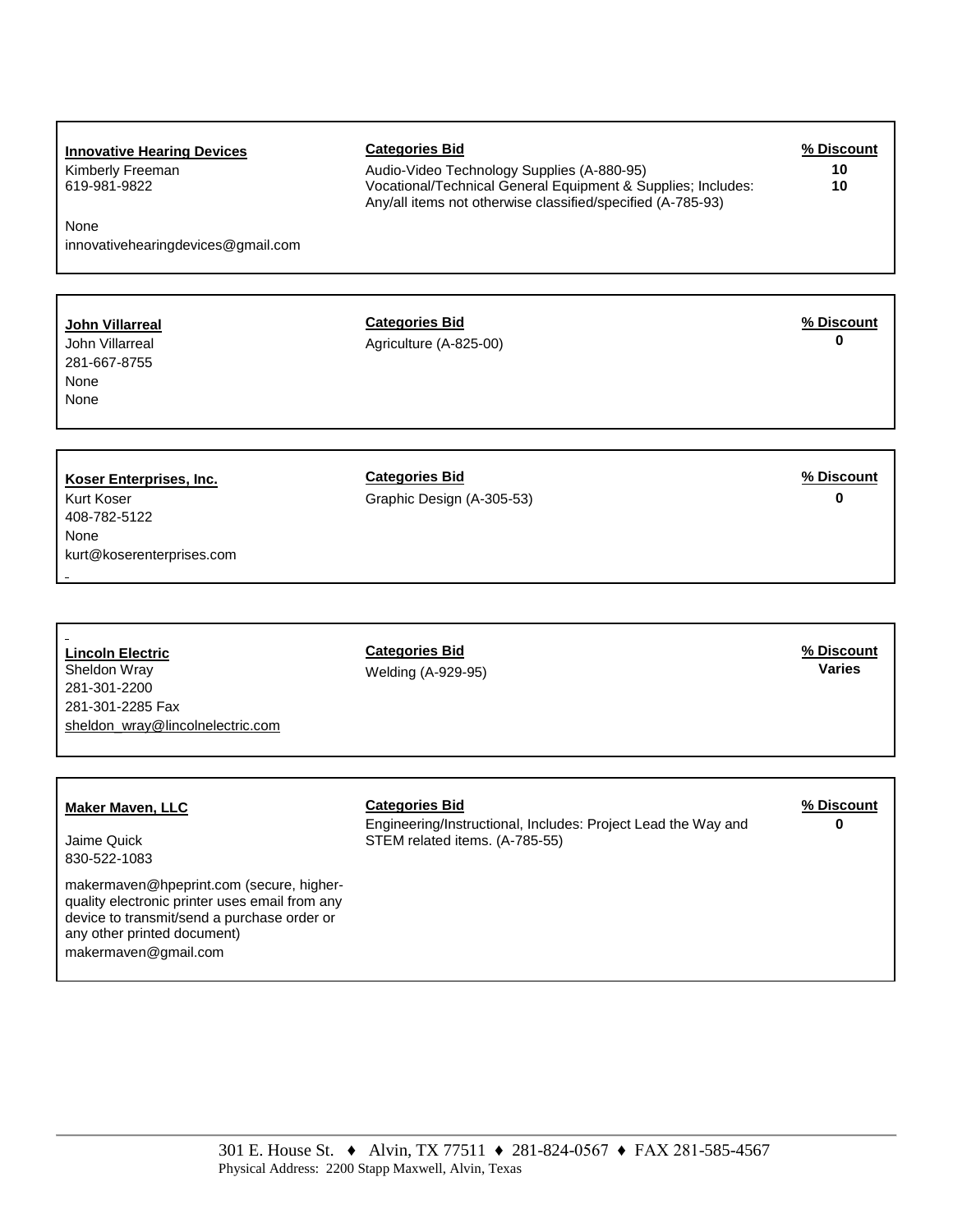### **Meggitt Training Systems, Inc. Categories Bid % Discount** Amy Krebsbach **2.25-17.25-17.25-17.25-17.25-17.25-17.25-17.25-20** Criminal Justice (A-680-90) 678-288-1090 678-288-1515 Fax MGTTS-ContractsMailUsers@meggitt.com

## **MSEC Medical Supplies & Equipment Co. Categories Bid % Discount** Damian Machuca **Health Sciences; Including: CMA, CNA, Dentistry, EMT,** Pharmacy Tech, Phlebotomy, Physical Therapy & 911 Call Center  $(A - 260 - 00)$ **Varies** 713-706-4480 713-706-4161 Fax [damian@msec.co](mailto:damian@msec.co) **Office Depot, Inc. Categories Bid % Discount** Debbie Fitzhugh **Audio-Video Technology Supplies (A-880-95)** 4-12 713-996-3144 **2-12**

713-996-3338 Fax odpbsd1@officedepot.com

| Business Supplies; Includes: Accounting, Economics, Finance,<br>Management, Marketing, etc.<br>$(A-610-90)$                           | $2 - 12$             |
|---------------------------------------------------------------------------------------------------------------------------------------|----------------------|
| Graphic Design (A-305-53)<br>Technology; Includes: Computer Tech, Maintenance, Networking,<br>Parts & Repair & Programming (A-204-90) | $2 - 10$<br>$5 - 15$ |
| Vocational/Technical General Equipment & Supplies; Includes:<br>Any/all items not otherwise classified/specified (A-785-93)           | $2 - 15$             |

| <b>Patterson Companies / Patterson Dental</b><br><b>Brad Foster</b> | <b>Categories Bid</b><br>Health Sciences; Including: CMA, CNA, Dentistry, EMT,<br>Pharmacy Tech, Phlebotomy, Physical Therapy & 911 Call Center<br>$(A - 260 - 00)$ | % Discount<br>Varies |
|---------------------------------------------------------------------|---------------------------------------------------------------------------------------------------------------------------------------------------------------------|----------------------|
| 832-590-5000                                                        |                                                                                                                                                                     |                      |
| 832-590-5010 Fax                                                    |                                                                                                                                                                     |                      |
| brad.foster@pattersondental.com                                     |                                                                                                                                                                     |                      |

| <b>Paxton/Patterson, LLC</b> | <b>Categories Bid</b>                                                                                                       | % Discount |
|------------------------------|-----------------------------------------------------------------------------------------------------------------------------|------------|
| Kathy Manders                | Architecture & Construction (A-150-90)                                                                                      | $0 - 10$   |
| 800-323-8484                 | Auto Tech, Collision Repair Equipment & Supplies (A-075-00)                                                                 | $0 - 10$   |
| 708-594-1907 Fax             | Engineering/Instructional, Includes: Project Lead the Way and<br>STEM related items. (A-785-55)                             | $0 - 10$   |
| sales@paxpat.com             | HVAC (A-220-90)                                                                                                             | $0 - 10$   |
|                              | Precision Manufacturing; Includes: CNC Machines, Lathes, Mills,<br>etc. (A-785-92)                                          | $0 - 10$   |
|                              | Vocational/Technical General Equipment & Supplies; Includes:<br>Any/all items not otherwise classified/specified (A-785-93) | $0 - 10$   |
|                              | Welding (A-929-95)                                                                                                          | $0 - 10$   |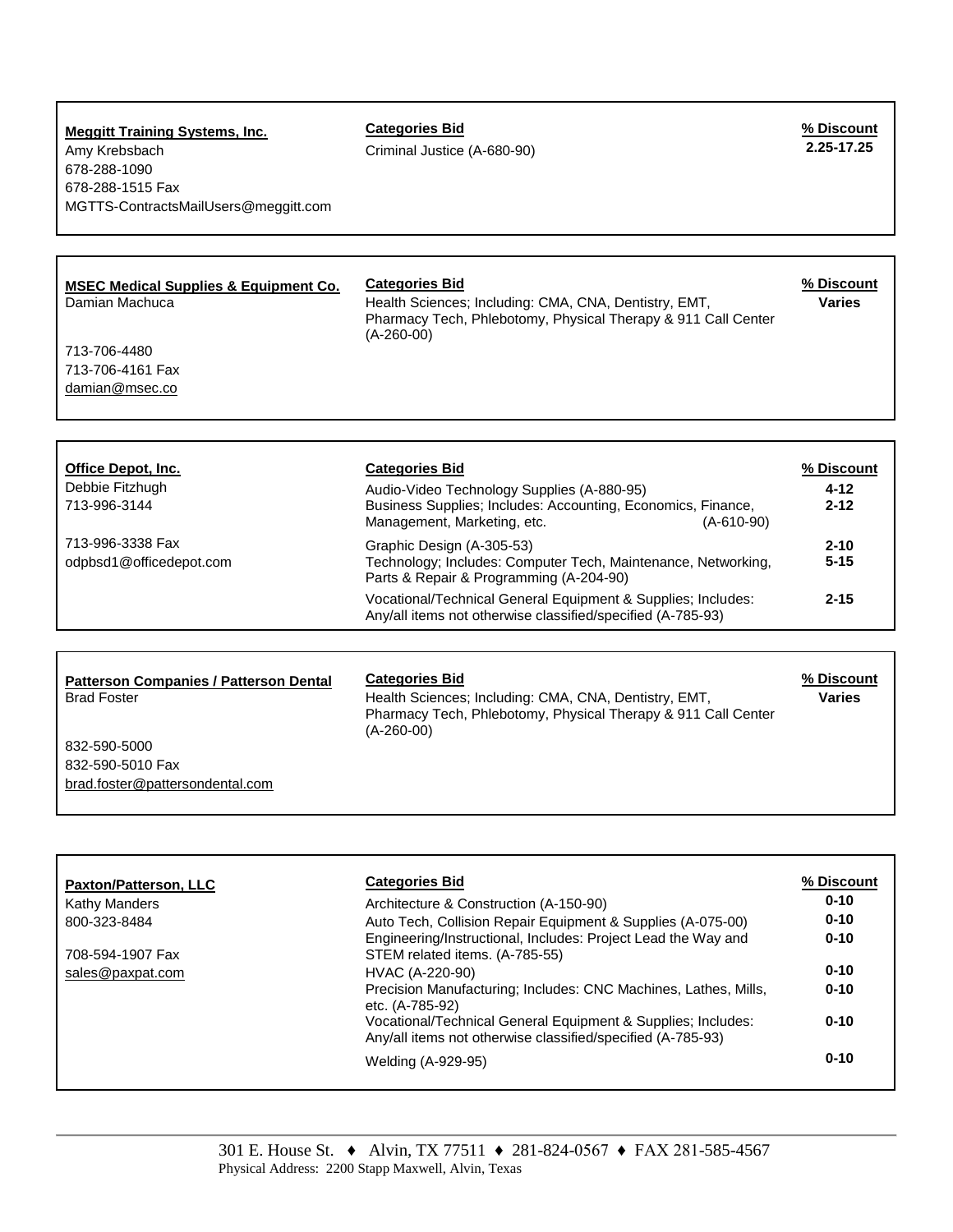| PCCare, Inc.<br>Jason Oakes<br>(979) 297-1117<br>(979) 297-1498 Fax<br>joakes@pccare-inc.com                              | <b>Categories Bid</b><br>Audio-Video Technology Supplies (A-880-95)<br>Technology; Includes: Computer Tech, Maintenance, Networking,<br>Parts & Repair & Programming (A-204-90) | % Discount<br>$10 - 40$<br>$10 - 40$ |
|---------------------------------------------------------------------------------------------------------------------------|---------------------------------------------------------------------------------------------------------------------------------------------------------------------------------|--------------------------------------|
| Pivot Point Int'l., Inc.<br>Londa McDaniel<br>847-866-0500<br>847-866-7040 Fax<br>Imcdainel@pivot-point.com               | <b>Categories Bid</b><br>Cosmetology & Barbering Equipment & Supplies (A-095-00)                                                                                                | % Discount<br>$\bf{0}$               |
| Professional Pride, Inc. / 911 Trainer.com<br>Sue Pivetta<br>253-435-0911<br>253-435-6031 Fax<br>christine@911trainer.com | <b>Categories Bid</b><br>Criminal Justice (A-680-90)                                                                                                                            | % Discount<br>$\bf{0}$               |
| Project Lead the Way, Inc.<br><b>Product Support</b><br>317-669-0200<br>None<br>productsupport@pltw.org                   | <b>Categories Bid</b><br>Engineering/Instructional, Includes: Project Lead the Way and<br>STEM related items. (A-785-55)                                                        | % Discount<br>0                      |
| <b>Rescue Safety Products, LLC</b><br>Cathy Brown<br>469-247-6632<br>800-481-4490 Fax<br>cbrown@ambulancesimulator.com    | <b>Categories Bid</b><br>Health Sciences; Including: CMA, CNA, Dentistry, EMT,<br>Pharmacy Tech, Phlebotomy, Physical Therapy & 911 Call Center<br>$(A-260-00)$                 | % Discount<br>$\bf{0}$               |
| <b>Sally Beauty Supply, LLC</b><br>Julia Nanez<br>281-585-4348<br>None<br>store2292@sallystores.com                       | <b>Categories Bid</b><br>Cosmetology & Barbering Equipment & Supplies (A-095-00)                                                                                                | % Discount<br><b>Varies</b>          |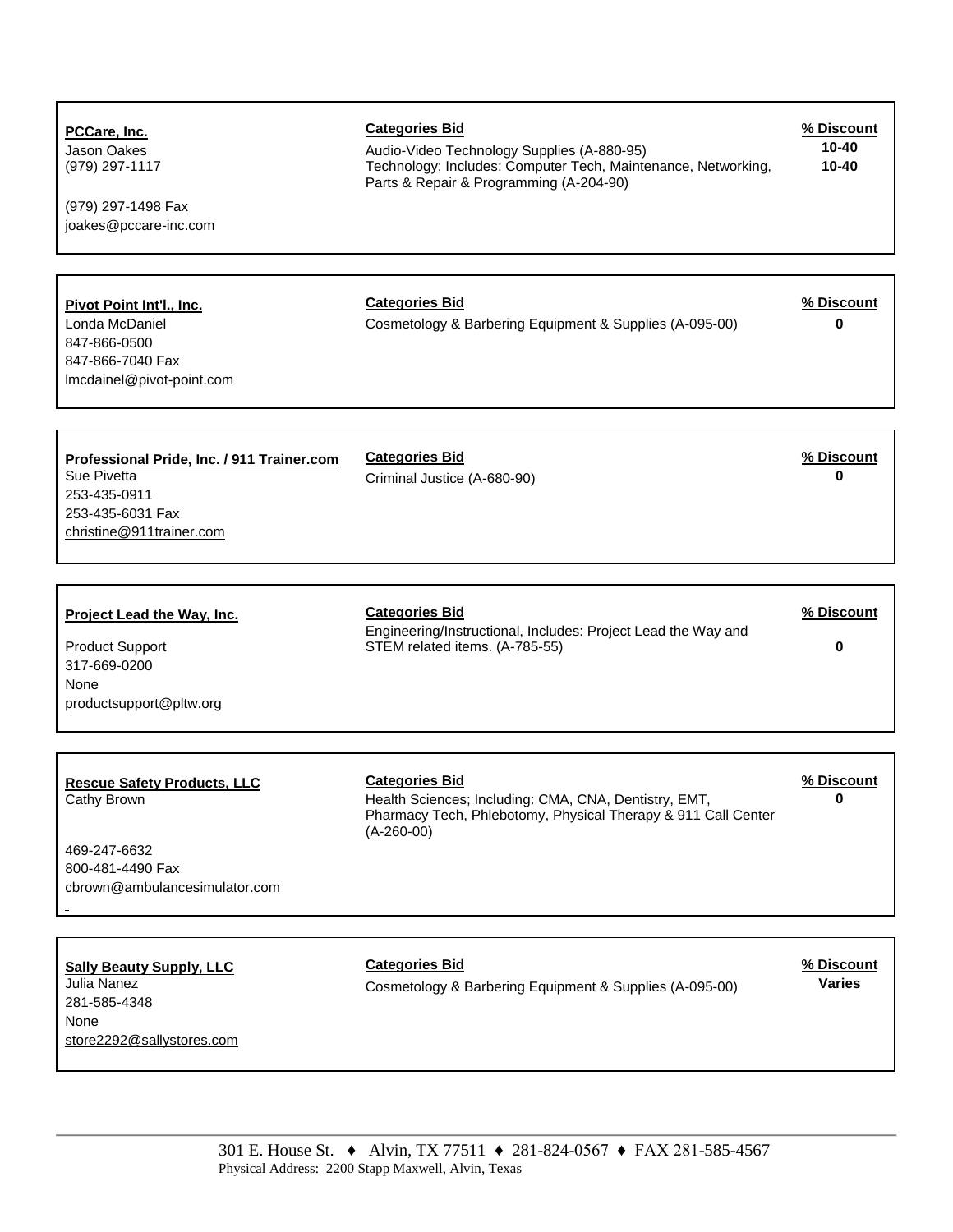**Salon Equipment.com Categories Bid % Discount** 714-686-7246 None gil@salonequipment.com

Gil Lee **Cosmetology & Barbering Equipment & Supplies (A-095-00)** 25

| Snap-on Industrial     | <b>Categories Bid</b>                                                                                                        | % Discount |
|------------------------|------------------------------------------------------------------------------------------------------------------------------|------------|
| John Kirk              | Agriculture (A-825-00)                                                                                                       | 4-60       |
| 832-416-3308           | Architecture & Construction (A-150-90)                                                                                       | $4 - 60$   |
| 888-859-3298 Fax       | Auto Tech, Collision Repair Equipment & Supplies (A-075-00)<br>Engineering/Instructional, Includes: Project Lead the Way and | $4 - 60$   |
| john.e.kirk@snapon.com | STEM related items. (A-785-55)                                                                                               | 4-60       |
|                        | Equipment Maintenance & Repair (A-936-22)                                                                                    | $4 - 60$   |
|                        | HVAC (A-220-90)                                                                                                              | 4-60       |
|                        | Oil & Gas Production (A-545-00)<br>Precision Manufacturing; Includes: CNC Machines, Lathes, Mills,                           | 4-60       |
|                        | etc. (A-785-92)                                                                                                              | 4-60       |
|                        | Vocational/Technical General Equipment & Supplies; Includes:<br>Any/all items not otherwise classified/specified (A-785-93)  | 4-60       |
|                        | Welding (A-929-95)                                                                                                           | $4 - 60$   |

| <b>Southern Science Supply, LLC</b> | <b>Categories Bid</b>                                                                                                                      | % Discount |
|-------------------------------------|--------------------------------------------------------------------------------------------------------------------------------------------|------------|
| Carol Espensen                      | Audio-Video Technology Supplies (A-880-95)                                                                                                 | $2 - 25$   |
| 210-887-0479                        | Engineering/Instructional, Includes: Project Lead the Way and<br>STEM related items. (A-785-55)                                            | $2 - 25$   |
| 210-805-9319 Fax                    | Family Consumer Science-Day Care (A-785-94)                                                                                                | $2 - 25$   |
| carol@southernsciencesupply.com     | Forensic Science (A-465-16)                                                                                                                | $2 - 25$   |
|                                     | Health Sciences; Including: CMA, CNA, Dentistry, EMT,<br>Pharmacy Tech, Phlebotomy, Physical Therapy & 911 Call Center<br>$(A - 260 - 00)$ | $2 - 25$   |
|                                     | Technology; Includes: Computer Tech, Maintenance, Networking,<br>Parts & Repair & Programming (A-204-90)                                   | $2 - 25$   |
|                                     | Vocational/Technical General Equipment & Supplies; Includes:<br>Any/all items not otherwise classified/specified (A-785-93)                | $2 - 25$   |

| <b>Sterilizer USA Medical Equipment</b><br>Company | <b>Categories Bid</b>                                                                                                                | % Discount |
|----------------------------------------------------|--------------------------------------------------------------------------------------------------------------------------------------|------------|
| Sean Houlihan                                      | Cosmetology & Barbering Equipment & Supplies (A-095-00)                                                                              | 0          |
| 877-570-7050                                       | Health Sciences; Including: CMA, CNA, Dentistry, EMT,<br>Pharmacy Tech, Phlebotomy, Physical Therapy & 911 Call Center<br>(A-260-00) | 0          |
| 508-660-3003 Fax                                   | Veterinary Technician; Includes: Grooming, Implements,<br>Ointments & Vaccines, etc. (A-020-00)                                      | 0          |
| info@medequipcompany.com                           |                                                                                                                                      |            |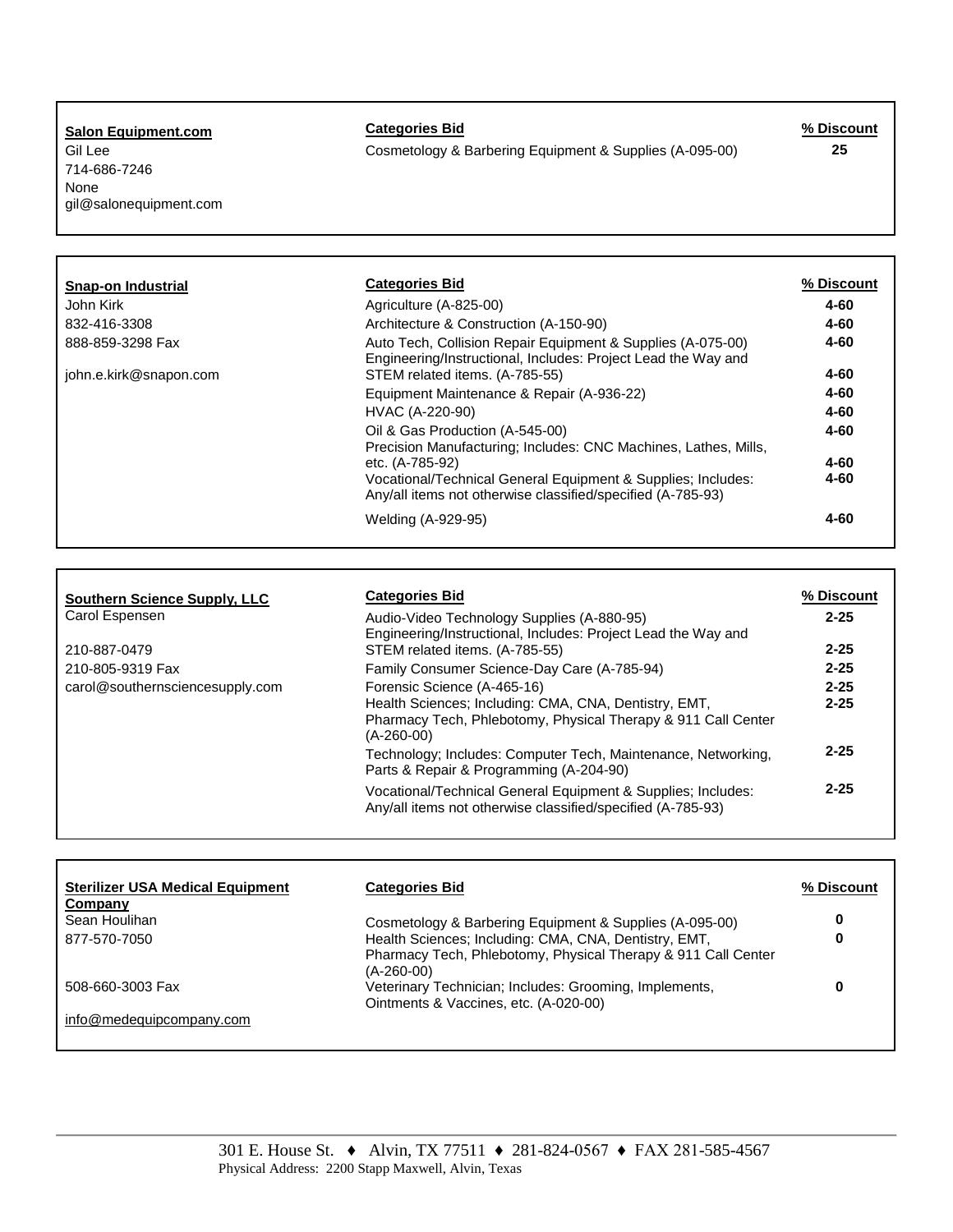713-988-8824 713-988-8840 Fax houston026@tandyleather.com

**The Certified Welding & Testing Co. /** 

**Tandy Leather, L.P.**<br>
Steve Shadoan **Categories Bid** Categories Bid<br>
Vocational/Technical General Fquipment & Supplies: Includes: 0 Vocational/Technical General Equipment & Supplies; Includes: Any/all items not otherwise classified/specified (A-785-93)

**Categories Bid % Discount**

Richard DePue Welding (A-929-95) **0**

**Richard DePue** 716-474-6519 None [weldingndt@bellsouth.net](mailto:weldingndt@bellsouth.net)

**The Mad Matter** Rob Habermas 281-610-6426 770-887-9240 Fax

robh@madmatter.com

L.

| <b>Categories Bid</b>                                                             | % Discount |
|-----------------------------------------------------------------------------------|------------|
| Criminal Justice (A-680-90)                                                       | 5          |
| Culinary Arts & Bakery Equipment & Supplies (A-045-00)                            | 5          |
| Health Sciences; Including: CMA, CNA, Dentistry, EMT,                             | 10         |
| Pharmacy Tech, Phlebotomy, Physical Therapy & 911 Call Center<br>$(A - 260 - 00)$ |            |
| Precision Manufacturing; Includes: CNC Machines, Lathes, Mills,                   | 5          |
| etc. (A-785-92)                                                                   |            |

| Uniset, LLC              | <b>Categories Bid</b>                      | % Discount |
|--------------------------|--------------------------------------------|------------|
| Brian McKinnon           | Audio-Video Technology Supplies (A-880-95) | 0          |
| 585-544-3820             | Journalism (A-715-52)                      | 0          |
| 585-544-1110 Fax         |                                            |            |
| bmckinnon@unisetcorp.com |                                            |            |

| Veeco Salon Furniture & Design     | <b>Categories Bid</b>                                                                                                                                                                  | % Discount |
|------------------------------------|----------------------------------------------------------------------------------------------------------------------------------------------------------------------------------------|------------|
| Len Cohen<br>708-538-8200 Ext. 205 | Cosmetology & Barbering Equipment & Supplies (A-095-00)<br>Vocational/Technical General Equipment & Supplies; Includes:<br>Any/all items not otherwise classified/specified (A-785-93) | 45<br>45   |
| 312-666-7945 Fax                   |                                                                                                                                                                                        |            |
| len@veecosalonfurniture.com        |                                                                                                                                                                                        |            |